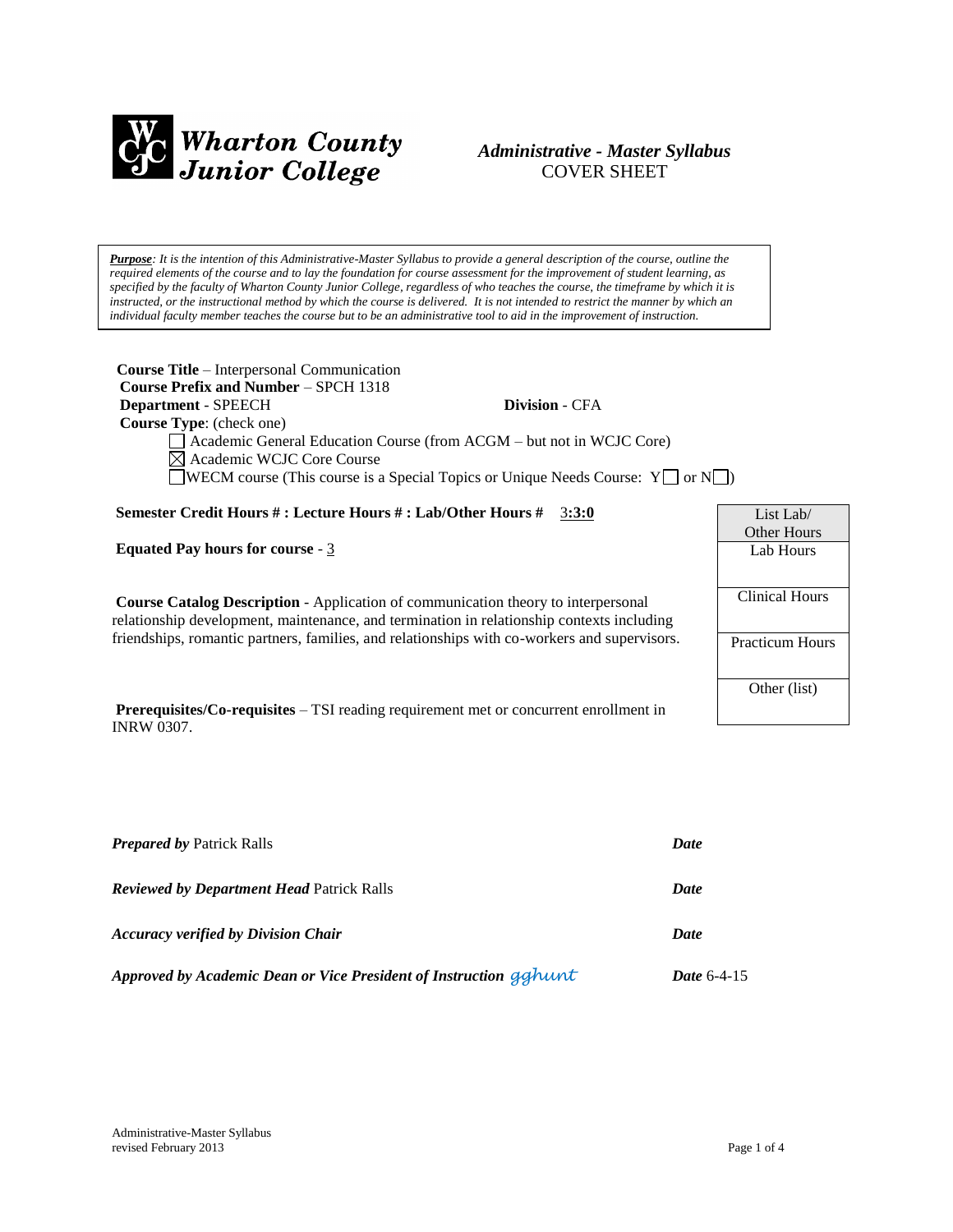

# *Administrative - Master Syllabus*

**I. Topical Outline** – Each offering of this course must include the following topics (be sure to include information regarding lab, practicum, clinical or other non-lecture instruction): The Self Communication Apprehension

Perception Listening Principles of verbal messages Principles of nonverbal communication Conversation Relationship Development and Deterioration Relationship Maintenance and Repair Conflict Resolution

## **II. Course Learning Outcomes**

| <b>Learning Outcomes</b><br>Upon successful completion of this course,<br>students will:                                                                                                                                                                                                                                                                                                                                                                                                                                                                                                                                                                                                                                                                                                                   | <b>Methods of Assessment</b>                                     |
|------------------------------------------------------------------------------------------------------------------------------------------------------------------------------------------------------------------------------------------------------------------------------------------------------------------------------------------------------------------------------------------------------------------------------------------------------------------------------------------------------------------------------------------------------------------------------------------------------------------------------------------------------------------------------------------------------------------------------------------------------------------------------------------------------------|------------------------------------------------------------------|
| 1. Exhibit understanding of interpersonal theories<br>and principles.<br>2. Demonstrate ability to analyze and critique<br>verbal and nonverbal interactions in mediated and<br>face-to-face contexts.<br>3. Identify perceptual processes as they relate to<br>self and others.<br>4. Demonstrate critical thinking ability by<br>effectively researching, evaluating, and applying<br>communication theories in oral and/or written<br>assignments.<br>5. Demonstrate understanding of the relevance of<br>cross-cultural, co-cultural, gender and age<br>influences on human communication.<br>6. Demonstrate ability to identify, evaluate, and<br>apply conflict styles and conflict management<br>techniques in dyads and/or groups.<br>7. Identify types of and barriers to effective<br>listening. | Exams<br>٠<br>Written papers<br>Oral presentations<br>Group work |
|                                                                                                                                                                                                                                                                                                                                                                                                                                                                                                                                                                                                                                                                                                                                                                                                            |                                                                  |

#### **III. Required Text(s), Optional Text(s) and/or Materials to be Supplied by Student.** Joseph Devito, "Messages of Interpersonal Communication", 6<sup>th</sup> Edition

## **IV. Suggested Course Maximum** - 25

Administrative-Master Syllabus revised February 2013 Page 2 of 4